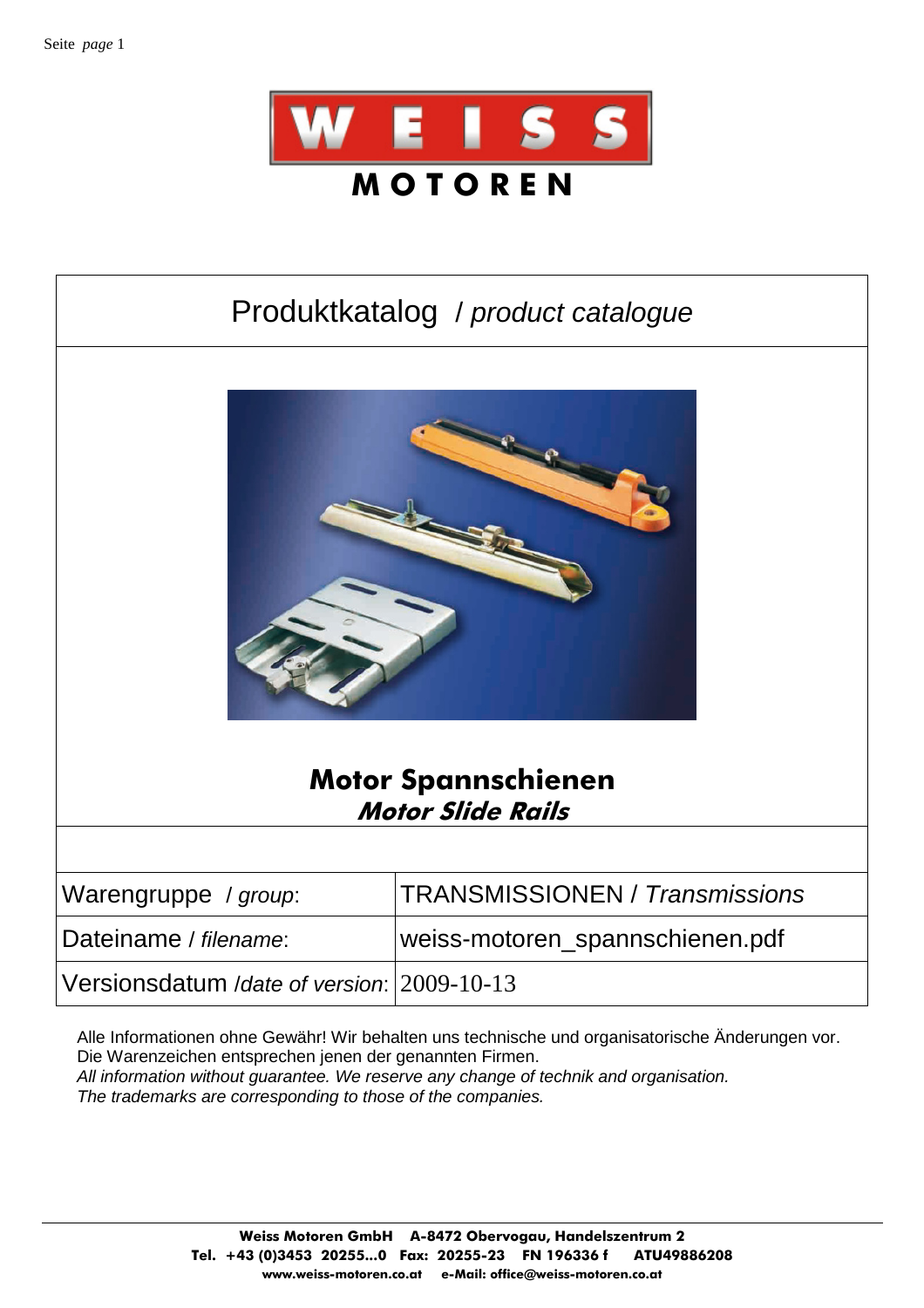



#### **DESCH**



- **D** Motor Spannschienen<br>**B** Motor slide rails
- 
- **B** Rails tendeurs á moteur
- **B** Slittle tendimotore
- **B** Carriles tensores del motor

SP 07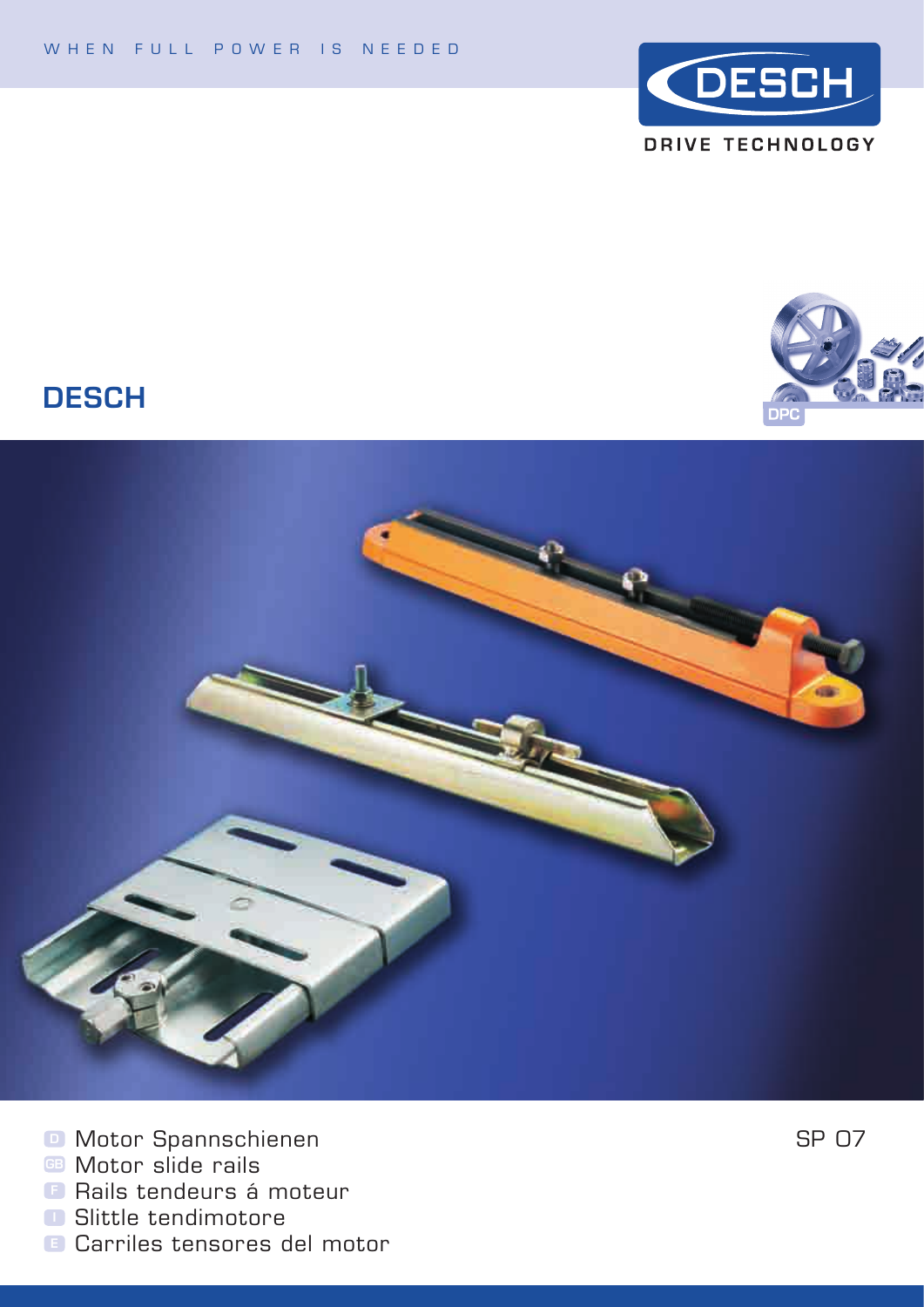

# D Motor-Spannschienen

mit vielen Vorteilen:

- bewährte Qualität
- in vielen Nennlängen lieferbar
- einfach in der Montage
- langlebig, da kaum korrosionsgefährdet
- lärmdämpfend und umweltfreundlich
- kurzfristig lieferbar
- universell einsetzbar
- niedrig im Preis
- daher wirtschaftlich

### **GB** Motor slide rails

with many advantages:

- proven quality
- available in many nominal lengths
- simple to assemble
- long life because hardly any danger of corrosion
- noise damping and environmentally friendly
- universally usable
- low price
- therefore economic

#### Rails tendeurs á moteur

avec un grand nombre d'avantages :

- qualité éprouvée
- disponible en un grand nombre de longueurs nominales
- montage aisé
- longue durée de vie, car pratiquement aucun risque de corrosion
- silencieux et favorable à l'environnement
- possibilité d'utilisation universelle
- prix très avantageux
- et donc économique et rentable

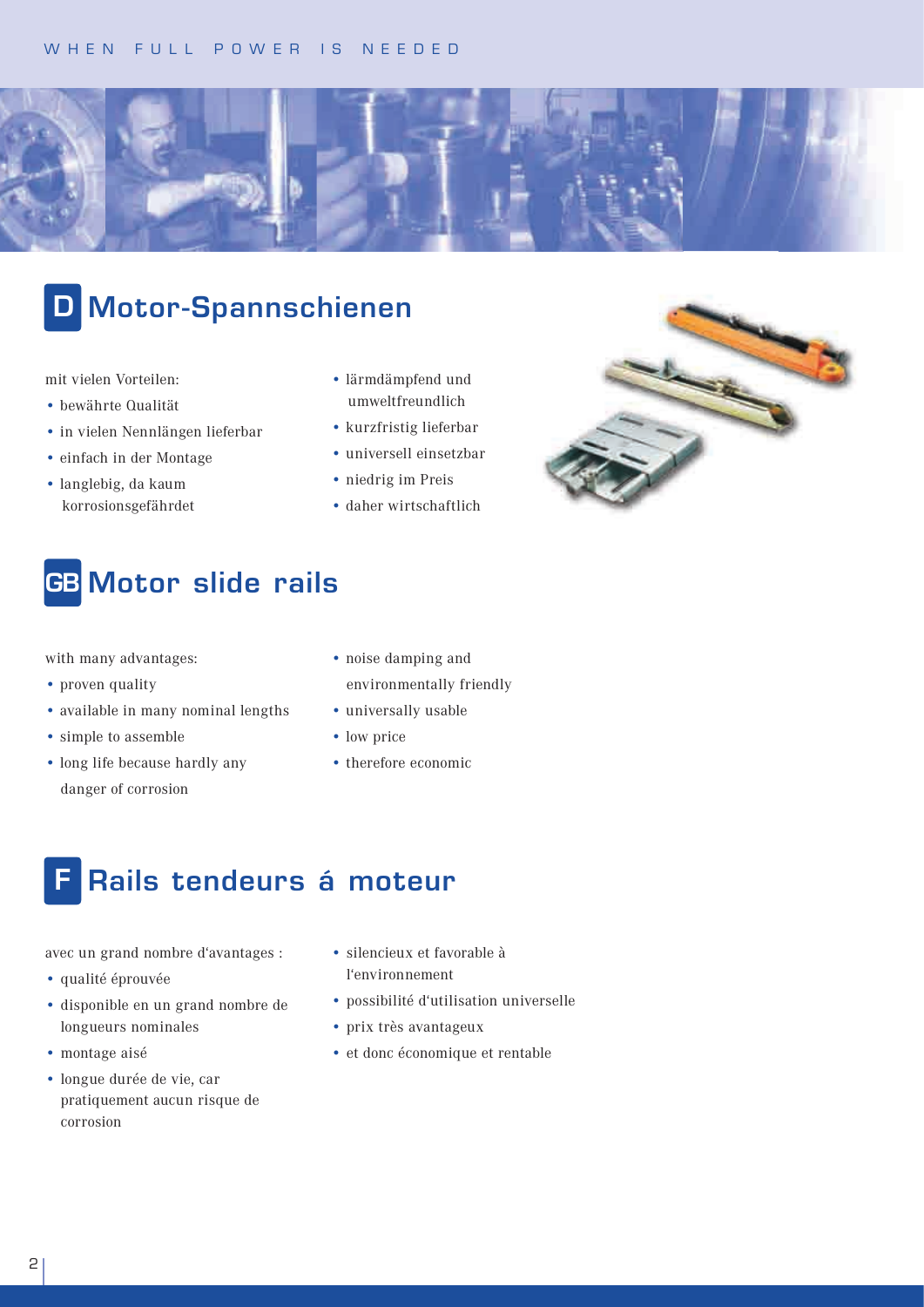

# Slitte tendimotore

con numerosi vantaggi:

- rinomata qualità
- disponibile in diverse lunghezze nominali
- facile montaggio
- lunga durata: pressoché esente da corrosione
- insonorizzante e non inquinante
- impiego universale
- prezzo contenuto
- e quindi economicamente conveniente



# E Carriles tensores del motor

con abundantes ventajas:

- calidad probada
- disponible en muchas longitudes nominales
- de fácil montaje
- de larga vida útil, ya que casi no es afectado por la corrosión
- amortiguador de ruido y no contaminante
- de aplicación universal
- de bajo precio
- por ello es rentable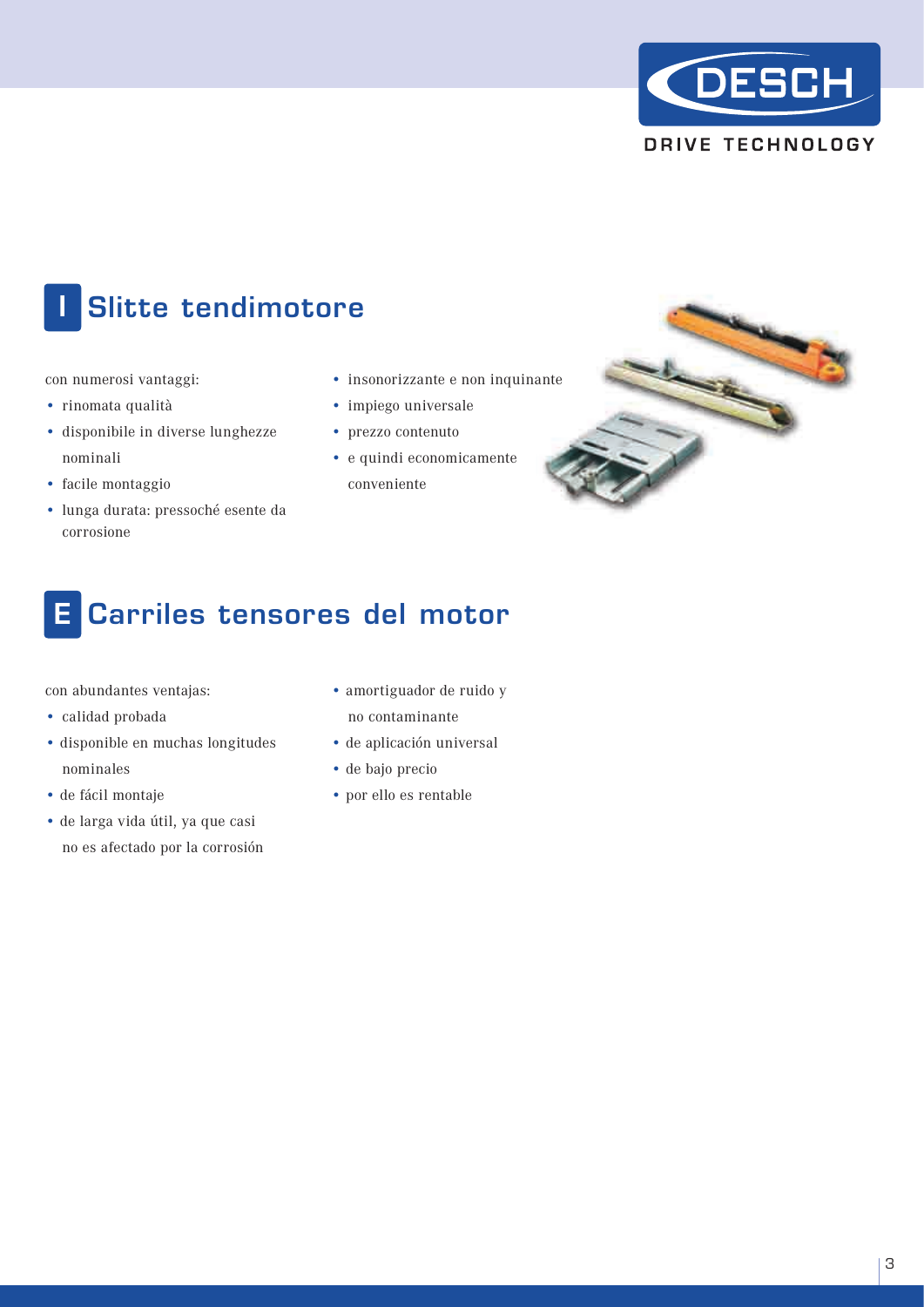### Motor-Spannschienen DIN 42923

- **6B Motor slide rails DIN 42923**
- **B Rails tendeurs á moteur DIN 42923**
- Slittle tendimotore DIN 42923 I
- Carriles tensores del motor DIN 42923 E



Gleitlänge = 265 bis 500 mm Sliding lenght = 265 by 500 mm Longuer de glissement = 265 á 500 mm Corsa di scorrimento = 265 fino 500 mm Longitud de deslizamiento = 265 a 500 mm



Gleitlänge = 630 bis 1000 mm Sliding lenght = 630 by 1000 mm Longuer de glissement = 630 á 1000 mm Corsa di scorrimento = 630 fino 1000 mm Longitud de deslizamiento = 630 a 1000 mm



Gleitlänge = 1250 mm Sliding lenght = 1250 mm Longuer de glissement = 1250 mm Corsa di scorrimento = 1250 mm Longitud de deslizamiento = 1250 mm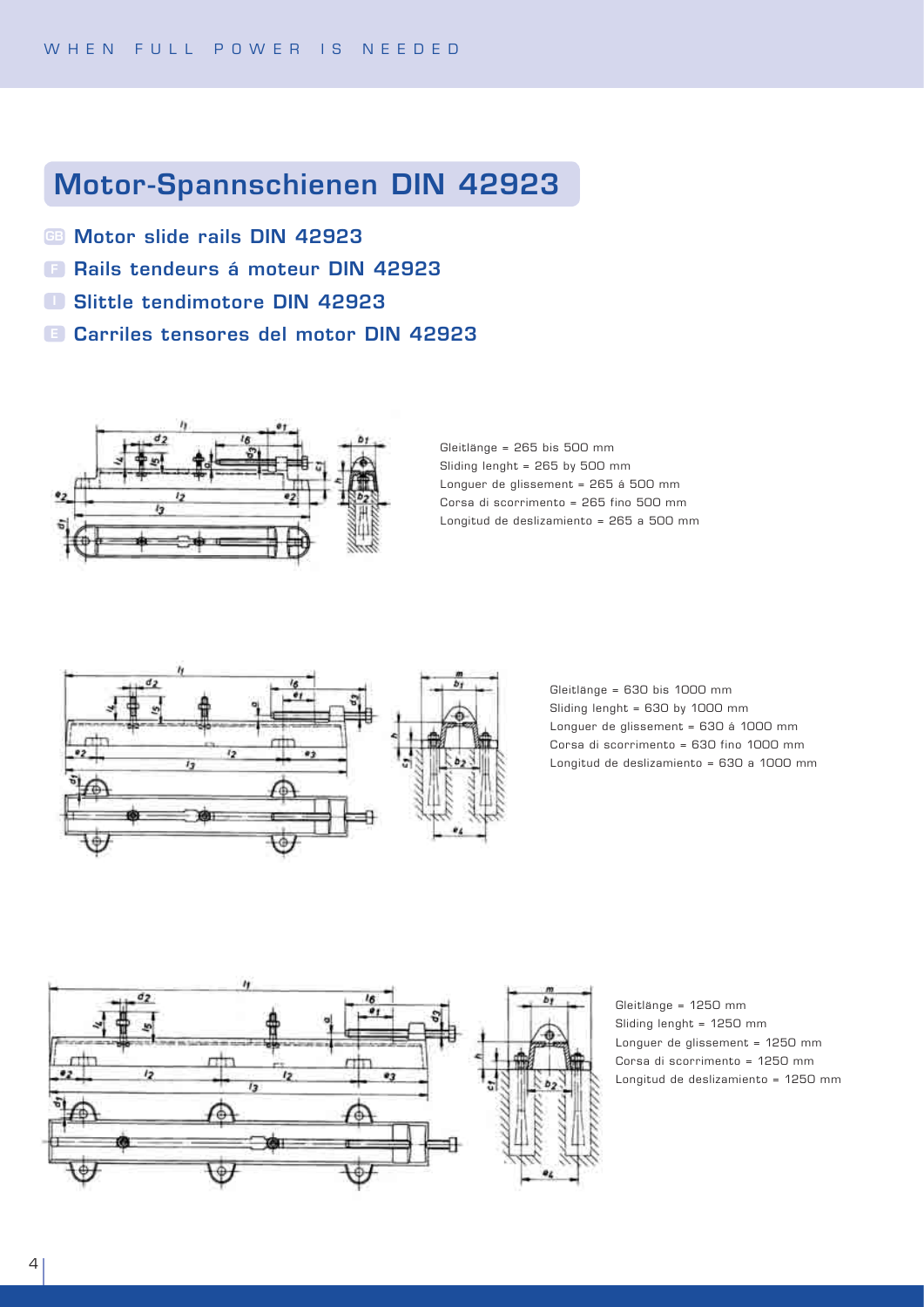

| Gleitlänge/<br>Sliding lenght/<br>Longuer de<br>glissement/<br>Corsa di<br>scorrimento/<br>Longitud de<br>deslizamiento | a  | $b_{1}$ | b <sub>2</sub> | $C_{1}$ | d <sub>1</sub> | e <sub>1</sub> | e <sub>2</sub> | $e_{3}$                  | $e_{\scriptscriptstyle A}$ | h  | $I_{2}$ | '3   | $I_{4}$ | m                        | <b>Biegemoment</b><br><b>Bending</b><br>moment/<br>Moment de<br>flexion/<br>Momento flec-<br>tor/Momento<br>flettente |  |
|-------------------------------------------------------------------------------------------------------------------------|----|---------|----------------|---------|----------------|----------------|----------------|--------------------------|----------------------------|----|---------|------|---------|--------------------------|-----------------------------------------------------------------------------------------------------------------------|--|
| $I_{1}$<br>mm                                                                                                           | mm | mm      | mm             | mm      | mm             | mm             | mm             | mm                       | mm                         | mm | mm      | mm   | mm      | mm                       | M <sub>b</sub><br><b>Nm</b>                                                                                           |  |
| 265                                                                                                                     | 6  | 40      | 50             | 18      | 10             | 45             | 15             | $\overline{\phantom{a}}$ | ٠                          | 35 | 325     | 355  | 28      | $\overline{a}$           | 80                                                                                                                    |  |
|                                                                                                                         |    |         |                |         |                |                |                |                          |                            |    |         |      |         |                          |                                                                                                                       |  |
| 315                                                                                                                     | 8  | 45      | 55             | 18      | 12             | 55             | 20             | $\overline{\phantom{a}}$ | $\overline{\phantom{a}}$   | 35 | 390     | 430  | 28      | $\overline{\phantom{a}}$ | 100                                                                                                                   |  |
| 355                                                                                                                     | 8  | 50      | 65             | 23      | 12             | 55             | 20             | ٠                        | ٠                          | 40 | 430     | 470  | 37      | $\overline{a}$           | 200                                                                                                                   |  |
| 400                                                                                                                     | 8  | 55      | 70             | 25      | 15             | 65             | 25             | $\overline{\phantom{a}}$ | $\overline{a}$             | 45 | 480     | 530  | 37      | $\overline{a}$           | 400                                                                                                                   |  |
| 500                                                                                                                     | 12 | 70      | 85             | 30      | 19             | 80             | 30             | $\overline{\phantom{a}}$ | $\overline{\phantom{a}}$   | 55 | 610     | 670  | 50      | $\overline{a}$           | 700                                                                                                                   |  |
| 630                                                                                                                     | 12 | 85      | 100            | 35      | 19             | 80             | 80             | 160                      | 130                        | 65 | 470     | 710  | 58      | 182                      | 1000                                                                                                                  |  |
| 800                                                                                                                     | 16 | 100     | 120            | 35      | 28             | 100            | 100            | 200                      | 165                        | 75 | 600     | 900  | 76      | 225                      | 2500                                                                                                                  |  |
| 1000                                                                                                                    | 16 | 120     | 140            | 40      | 28             | 140            | 140            | 240                      | 190                        | 80 | 720     | 1100 | 82      | 250                      | 4000                                                                                                                  |  |
| 1250                                                                                                                    | 16 | 120     | 140            | 35      | 28             | 140            | 140            | 240                      | 190                        | 80 | 485     | 1350 | $\sim$  | $\overline{\phantom{a}}$ | 4500                                                                                                                  |  |

| Gleitlänge/<br>Sliding lenght/<br>Longuer de<br>glissement/<br>Corsa di<br>scorrimento/<br>Longitud de<br>deslizamiento | Befestigungsschrauben für Maschine<br>Fastening bolt for machine<br>Vis de fixation pour machine<br>Vite di fissaggio per la macchina<br>Tornillo de sujeción para máquin | <b>Spannschrauben</b><br><b>Clamping bolts</b><br>Vis de serrage<br>Tiranti a vite<br><b>Tornillos tensores</b> | <b>Gewicht</b><br>Weight<br><b>Poids</b><br>Peso<br>Preso | Motorgröße<br>Motor size<br>Taille du moteur<br>Dimensiona motor<br>Tamaño motor |  |  |  |  |
|-------------------------------------------------------------------------------------------------------------------------|---------------------------------------------------------------------------------------------------------------------------------------------------------------------------|-----------------------------------------------------------------------------------------------------------------|-----------------------------------------------------------|----------------------------------------------------------------------------------|--|--|--|--|
| $\mathbf{I}_{1}$                                                                                                        | $d_{2}$ x $I_{5}$                                                                                                                                                         | $d_3 \times l_6$                                                                                                |                                                           |                                                                                  |  |  |  |  |
| mm                                                                                                                      | mm                                                                                                                                                                        | mm                                                                                                              | kg                                                        |                                                                                  |  |  |  |  |
| 265                                                                                                                     | 8x 35<br>M                                                                                                                                                                | M 10 x 120                                                                                                      | 1,75                                                      | 80/90                                                                            |  |  |  |  |
| 315                                                                                                                     | M 8x 35                                                                                                                                                                   | M 12 x 160                                                                                                      | 2,5                                                       | 80/90                                                                            |  |  |  |  |
| 355                                                                                                                     | M 10 x 45                                                                                                                                                                 | M 12 x 160                                                                                                      | 3,25                                                      | 100                                                                              |  |  |  |  |
| 400                                                                                                                     | M 10 x 45                                                                                                                                                                 | M 12 x 160                                                                                                      | 4,25                                                      | 112 / 132                                                                        |  |  |  |  |
| 500                                                                                                                     | M 12 x 60                                                                                                                                                                 | M 20 x 240                                                                                                      | 9                                                         | 160 / 180                                                                        |  |  |  |  |
| 630                                                                                                                     | M 16 x 70                                                                                                                                                                 | M 20 x 240                                                                                                      | 14                                                        | 200 / 225                                                                        |  |  |  |  |
| 800                                                                                                                     | M 20 x 90                                                                                                                                                                 | M 24 x 300                                                                                                      | 25                                                        | 250 / 280                                                                        |  |  |  |  |
| 1000                                                                                                                    | M 24 x 100                                                                                                                                                                | M 24 x 300                                                                                                      | 40                                                        | 315                                                                              |  |  |  |  |
| 1250                                                                                                                    | M 24 x 100                                                                                                                                                                | M 24 x 300                                                                                                      | 47,5                                                      |                                                                                  |  |  |  |  |

**D** Werkstoff der Spannschienen: Gusseisen EN-GJL 200. Befestigungsschrauben mit Vierkantkopf und Sechskantmuttern für Maschine sowie Spannschrauben werden mitgeliefert. Steinschrauben nach DIN 529 mit Sechskantmuttern zur Verankerung sind gesondert zu bestellen.

GB Material for slide rails: cast iron EN- GJL 200. Fastening screws with square head and hexagonal nuts for machine as well as clamping bolts are supplied. Wall bolts to DIN 529 with hexagonal nuts for anchorage must be ordered separately.

**E** Matériau des rails tendeurs : fonte de fer EN- GJL 200. Des vis de fixation à tête carrée et écrous six pans pour la machine ainsi que des vis de serrage sont également fournis. Des boulons de scellement selon DIN 529 avec écrous six pans pour ancrage doivent être commandés séparément.  $E$  Matériau des rails tendeurs : fonte de  $E$  Material de los carriles tensores: hierro

I Materiale delle slitte tenditrici: ghisa EN-GJL 200. La fornitura comprende le viti di fissaggio a testa quadra, i dadi esagonali per la macchina nonché i tiranti a vite. Bulloni di ancoraggio secondo DIN 529 con dadi esagonali vanno ordinati separatamente.

fundido EN-GJL 200. Se adjuntan tornillos de sujeción con cabeza cuadrada y tuercas hexagonales para máquina, así como tornillos tensores. Los tornillos para empotrar según DIN 529 con tuercas hexagonales para el anclaje se deben solicitar especialmente.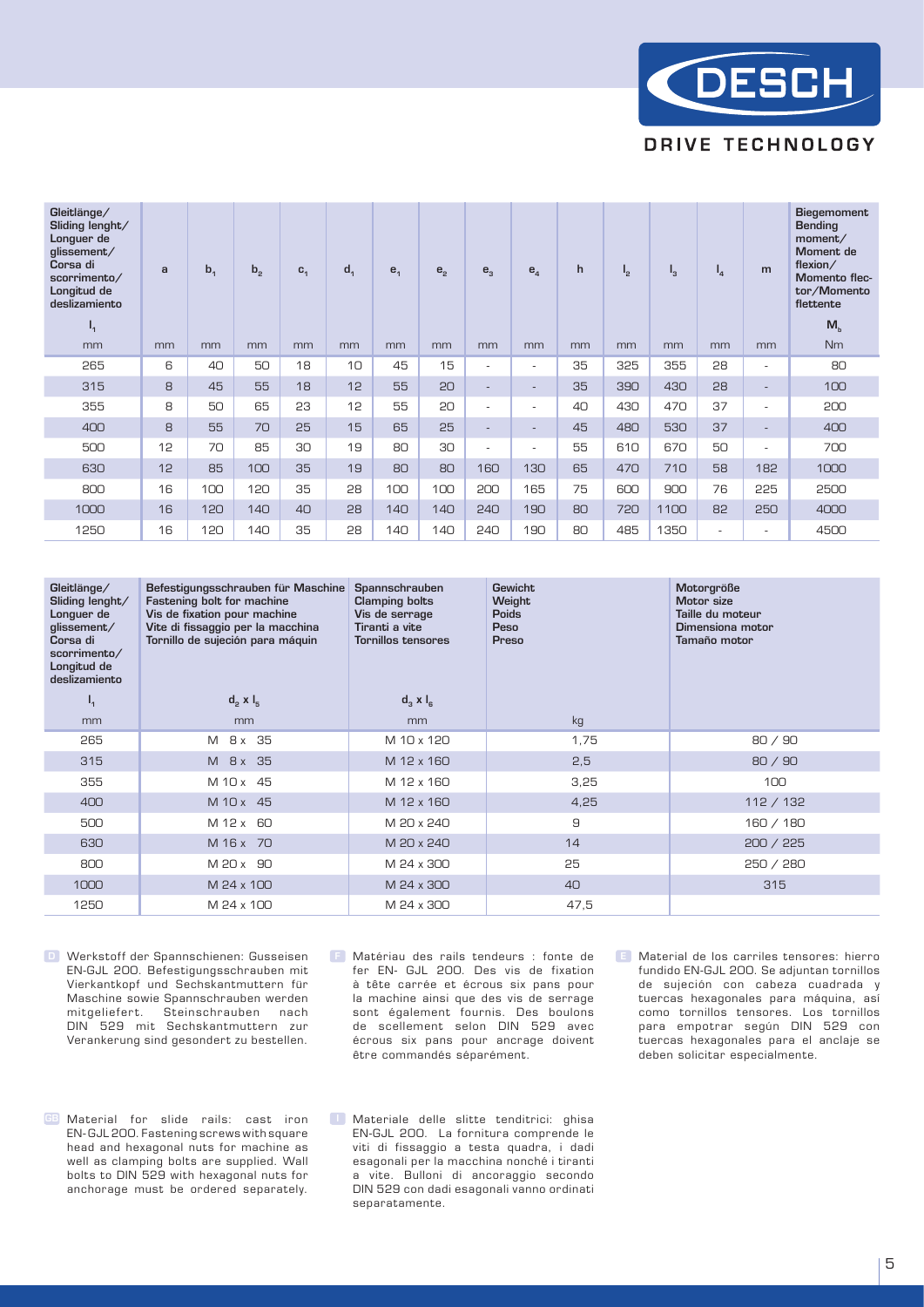#### Motor-Spannschienen, leichte Ausführung

- Motor slide rails, light weight design GB
- **B** Rails tendeurs á moteur, légère construction
- Slitte tendimotore, leggera versione I
- Carriles tensores del motor, versión ligera E





Ausführung A; Nennlänge  $I<sub>1</sub> = 250$  bis 650 mm Design A; Nominal length  $I_1$  = 250 by 650 mm Construction A; Longueur nominale  $I_1$  = 250 á 650 mm Versione A; Lunghezza nominale  $I<sub>1</sub> = 250$  fino 650 mm Versión A; Longitud nominal  $I_1 = 250$  a 650 mm

Aus führung B; Nennlänge  $I_1$  = 700 bis 1500 mm Design B; Nominal length  $I_1$  = 700 by 1500 mm Construction B; Longueur nominale  $I<sub>1</sub> = 700$  á 1500 mm Versione B; Lunghezza nominale  $I_1$  = 700 fino 1500 mm Versión B; Longitud nominal  $I_1$  = 700 a 1500 mm





Ausführung C; Nennlänge  $I_1$  = 1600 bis 2200 mm Design C; Nominal length  $I_1$  = 1600 by 2200 mm Construction C; Longueur nominale  $I<sub>a</sub> = 1600$  á 2200 mm Versione C; Lunghezza nominale  $I_1$  = 1600 fino 2200 mm Versión C;

Longitud nominal  $I<sub>1</sub>$  = 1600 a 2200 mm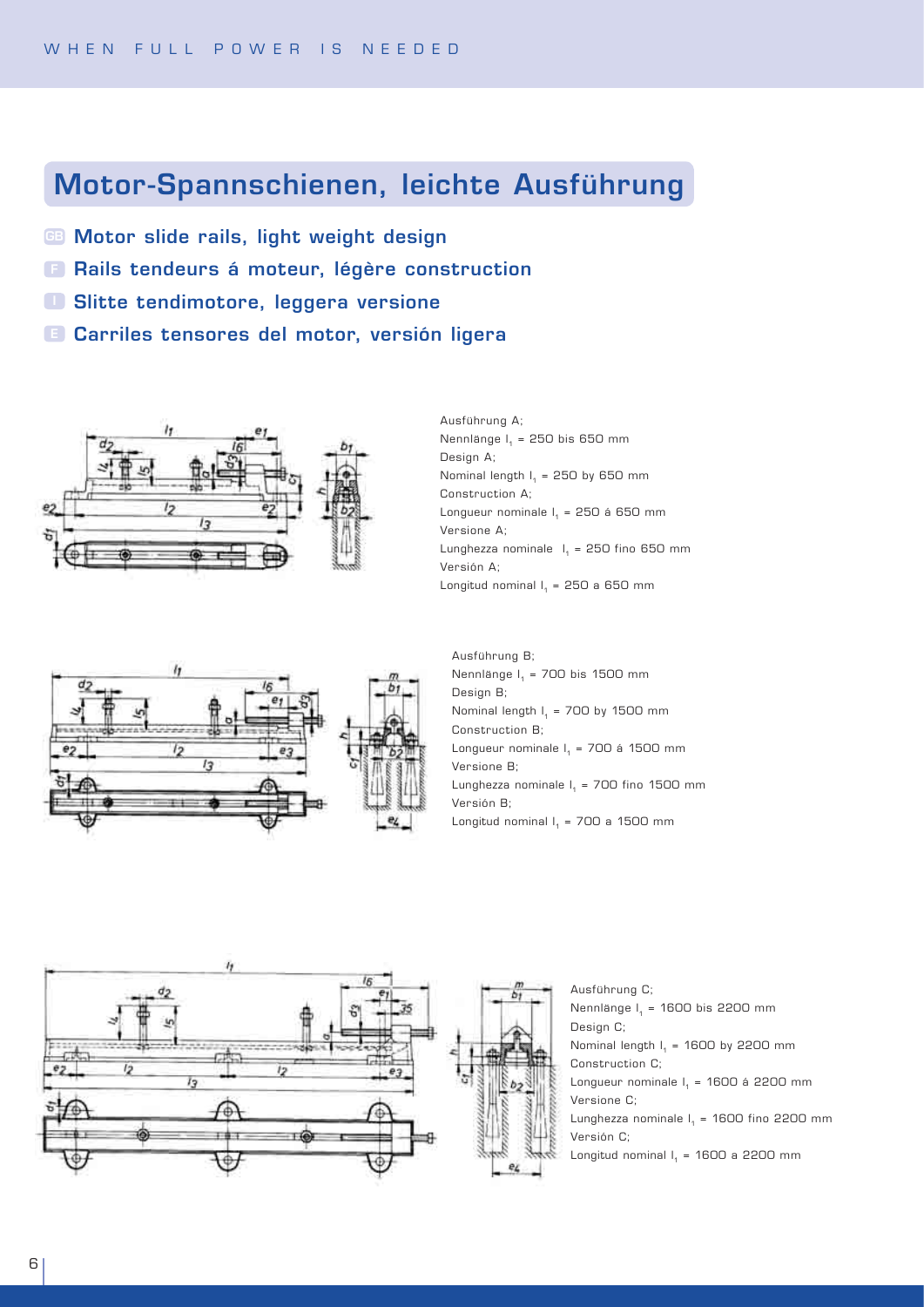

#### **DRIVE TECHNOLOGY**

| Nennlänge<br>Nominal length<br>Lonqueur nominale<br>Lunghezza nominale<br>Longitud nominal<br>$I_{1}$ | a  | b <sub>1</sub> | $b_{2}$ | $C_1$ | d <sub>1</sub> | e <sub>1</sub> | e <sub>2</sub> | $e_{\scriptscriptstyle\varDelta}$ | $\mathsf{h}$ | $I_{2}$ | $I_{3}$ | $I_{\mathcal{A}}$ | m                        | <b>Biegemoment</b><br><b>Bending moment</b><br>Moment de flexion<br><b>Momento flector</b><br><b>Momento flettente</b><br>$M_{\rm R}$ |  |  |
|-------------------------------------------------------------------------------------------------------|----|----------------|---------|-------|----------------|----------------|----------------|-----------------------------------|--------------|---------|---------|-------------------|--------------------------|---------------------------------------------------------------------------------------------------------------------------------------|--|--|
| mm                                                                                                    | mm | mm             | mm      | mm    | mm             | mm             | mm             | mm                                | mm           | mm      | mm      | mm                | mm                       | N <sub>m</sub>                                                                                                                        |  |  |
| 250                                                                                                   | 6  | 30             | 42      | 12    | 12             | 46             | 17.5           | $\sim$                            | 33           | 315     | 350     | 30                | ÷,                       | 134                                                                                                                                   |  |  |
| 330                                                                                                   | 8  | 34             | 50      | 13    | 15             | 43             | 22,5           | $\overline{\phantom{a}}$          | 35           | 390     | 435     | 35                | $\overline{\phantom{a}}$ | 192                                                                                                                                   |  |  |
| 400                                                                                                   | 8  | 38             | 55      | 15    | 15             | 43             | 22,5           | $\blacksquare$                    | 42           | 460     | 505     | 48                | $\sim$                   | 285                                                                                                                                   |  |  |
| 450                                                                                                   | 8  | 40             | 60      | 15    | 15             | 55             | 22,5           | $\overline{\phantom{a}}$          | 44           | 530     | 575     | 47                | $\overline{\phantom{a}}$ | 348                                                                                                                                   |  |  |
| 500                                                                                                   | 8  | 45             | 65      | 18    | 15             | 55             | 22,5           | $\blacksquare$                    | 48           | 580     | 625     | 47                | $\sim$                   | 480                                                                                                                                   |  |  |
| 550                                                                                                   | 12 | 46             | 65      | 18    | 19             | 55             | 22,5           | $\overline{\phantom{0}}$          | 53           | 630     | 675     | 60                |                          | 527                                                                                                                                   |  |  |
| 600                                                                                                   | 12 | 50             | 70      | 18    | 19             | 55             | 25             | ÷.                                | 55           | 680     | 730     | 59                | ÷,                       | 428                                                                                                                                   |  |  |
| 650                                                                                                   | 12 | 54             | 75      | 18    | 19             | 53             | 25             | $\overline{\phantom{a}}$          | 55           | 725     | 775     | 59                | $\overline{a}$           | 466                                                                                                                                   |  |  |
| 700                                                                                                   | 16 | 65             | 80      | 18    | 19             | 105            | 150            | 115                               | 60           | 450     | 750     | 86                | 155                      | 653                                                                                                                                   |  |  |
| 800                                                                                                   | 16 | 68             | 88      | 55    | 19             | 105            | 150            | 120                               | 60           | 550     | 850     | 82                | 175                      | 768                                                                                                                                   |  |  |
| 900                                                                                                   | 16 | 70             | 92      | 55    | 19             | 100            | 152,5          | 130                               | 68           | 650     | 955     | 80                | 185                      | 981                                                                                                                                   |  |  |
| 1000                                                                                                  | 16 | 75             | 104     | 23    | 24             | 100            | 155            | 140                               | 72           | 750     | 1060    | 100               | 200                      | 1420                                                                                                                                  |  |  |
| 1100                                                                                                  | 16 | 80             | 105     | 23    | 24             | 120            | 185            | 140                               | 74           | 800     | 1170    | 100               | 200                      | 1571                                                                                                                                  |  |  |
| 1200                                                                                                  | 16 | 85             | 110     | 25    | 24             | 120            | 190            | 140                               | 76           | 900     | 1280    | 100               | 200                      | 1697                                                                                                                                  |  |  |
| 1300                                                                                                  | 16 | 85             | 115     | 25    | 28             | 120            | 180            | 160                               | 78           | 1010    | 1370    | 125               | 225                      | 1788                                                                                                                                  |  |  |
| 1400                                                                                                  | 16 | 90             | 120     | 25    | 28             | 145            | 215            | 165                               | 80           | 1050    | 1480    | 129               | 245                      | 2289                                                                                                                                  |  |  |
| 1500                                                                                                  | 16 | 90             | 120     | 30    | 28             | 145            | 215            | 170                               | 90           | 1150    | 1580    | 122               | 250                      | 2838                                                                                                                                  |  |  |
| 1600                                                                                                  | 45 | 140            | 160     | 40    | 28             | 55             | 150            | 220                               | 100          | 700     | 1700    | 152               | 310                      | 3761                                                                                                                                  |  |  |
| 1700                                                                                                  | 45 | 140            | 160     | 40    | 28             | 55             | 150            | 220                               | 100          | 750     | 1800    | 152               | 310                      | 3798                                                                                                                                  |  |  |
| 1900                                                                                                  | 45 | 160            | 180     | 45    | 28             | 55             | 150            | 250                               | 110          | 850     | 2000    | 150               | 340                      | 4890                                                                                                                                  |  |  |
| 2000                                                                                                  | 45 | 180            | 200     | 45    | 35             | 55             | 150            | 280                               | 125          | 1000    | 2300    | 225               | 370                      | 6950                                                                                                                                  |  |  |

| Nennlänge/No-<br>minal length/<br>Longueur nomi-<br>nale/Lunghezza<br>nominale / Lon-<br>gitud nominal | Befestigungsschrauben für Maschine Spannschrauben<br>Fastening bolt for machine<br>Vis de fixation pour machine<br>Vite di fissaggio per la macchin<br>Tornillo de sujeción para máquina | <b>Clamping bolts</b><br>Vis de serrage<br>Tiranti a vite<br><b>Tornillos tensores</b> | Gewicht<br>Weight<br>Poids<br>Peso<br>Preso | Motorgröße<br>Motor size<br>Taille du moteur<br>Dimensiona motor<br>Tamaño motor |  |
|--------------------------------------------------------------------------------------------------------|------------------------------------------------------------------------------------------------------------------------------------------------------------------------------------------|----------------------------------------------------------------------------------------|---------------------------------------------|----------------------------------------------------------------------------------|--|
| $I_{1}$                                                                                                | $d_2 \times l_5$                                                                                                                                                                         | $d_3 \times I_6$                                                                       |                                             |                                                                                  |  |
| mm                                                                                                     | mm                                                                                                                                                                                       | mm                                                                                     | kg                                          |                                                                                  |  |
| 250                                                                                                    | M 8 x 40                                                                                                                                                                                 | M 10 x 100                                                                             | 1,5                                         | 80/90                                                                            |  |
| 330                                                                                                    | M 10 x 45                                                                                                                                                                                | M 12 x 120                                                                             | 2,25                                        | 110/112/132                                                                      |  |
| 400                                                                                                    | M 12 x 60                                                                                                                                                                                | M 12 x 120                                                                             | 3,25                                        | 160/180                                                                          |  |
| 450                                                                                                    | M 12 x 60                                                                                                                                                                                | M 12 x 120                                                                             | $\overline{4}$                              | 160/180                                                                          |  |
| 500                                                                                                    | M 12 x<br>60                                                                                                                                                                             | M 12 x 150                                                                             | 6                                           | 160/180                                                                          |  |
| 550                                                                                                    | M 16 x 75                                                                                                                                                                                | M 16 x 150                                                                             | $\overline{7}$                              | 200/225                                                                          |  |
| 600                                                                                                    | M 16 x<br>75                                                                                                                                                                             | M 16 x 150                                                                             | 8                                           | 200/225                                                                          |  |
| 650                                                                                                    | M 16 x 75                                                                                                                                                                                | M 16 x 150                                                                             | 8,75                                        | 200/225                                                                          |  |
| 700                                                                                                    | M 20 x 100                                                                                                                                                                               | M 20 x 200                                                                             | 12.5                                        | 250/280                                                                          |  |
| 800                                                                                                    | M 20 x 100                                                                                                                                                                               | M 20 x 200                                                                             | 16                                          | 250/280                                                                          |  |
| 900                                                                                                    | M 20 x 100                                                                                                                                                                               | M 20 x 200                                                                             | 20                                          | 250/280                                                                          |  |
| 1000                                                                                                   | M 24 x 125                                                                                                                                                                               | M 24 x 300                                                                             | 27                                          | 315                                                                              |  |
| 1100                                                                                                   | M 24 x 125                                                                                                                                                                               | M 24 x 300                                                                             | 30                                          | 315                                                                              |  |
| 1200                                                                                                   | M 24 x 125                                                                                                                                                                               | M 24 x 300                                                                             | 35                                          | 315                                                                              |  |
| 1300                                                                                                   | M 24 x 150                                                                                                                                                                               | M 24 x 350                                                                             | 38,5                                        | 315                                                                              |  |
| 1400                                                                                                   | M 24 x 150                                                                                                                                                                               | M 24 x 350                                                                             | 47,5                                        | 315                                                                              |  |
| 1500                                                                                                   | M 24 x 150                                                                                                                                                                               | M 24 x 350                                                                             | 55                                          | 315                                                                              |  |
| 1600                                                                                                   | M 27 x 175                                                                                                                                                                               | M 30 x 400                                                                             | 102,5                                       |                                                                                  |  |
| 1700                                                                                                   | M 27 x 175                                                                                                                                                                               | M 30 x 400                                                                             | 107,5                                       |                                                                                  |  |
| 1900                                                                                                   | M 27 x 175                                                                                                                                                                               | M 30 x 400                                                                             | 152,5                                       |                                                                                  |  |
| 2200                                                                                                   | M 30 x 250                                                                                                                                                                               | M 30 x 400                                                                             | 205                                         |                                                                                  |  |

**D** Werkstoff der Spannschienen: Gusseisen EN-GJL 200. Befestigungsschrauben mit Vierkantkopf und Sechskantmuttern für Maschine sowie Spannschrauben werden mitgeliefert. Steinschrauben nach DIN 529 mit Sechskantmuttern zur Verankerung sind gesondert zu bestellen.

GB Material for slide rails: cast iron EN-GJL 200. Fastening screws with square head and hexagonal nuts for machine as well as clamping bolts are supplied. Wall bolts to DIN 529 with hexagonal nuts for anchorage must be ordered separately.

Matériau des rails tendeurs : fonte de fer EN- GJL 200. Des vis de fixation à tête carrée et écrous six pans pour la machine ainsi que des vis de serrage sont également fournis. Des boulons de scellement selon DIN 529 avec écrous six pans pour ancrage doivent être commandés séparément.

 $\blacksquare$  Materiale delle slitte tenditrici: ghisa EN-GJL 200. La fornitura comprende le viti di fissaggio a testa quadra, i dadi esagonali per la macchina nonché i tiranti a vite. Bulloni di ancoraggio secondo DIN 529 con dadi esagonali vanno ordinati separatamente.

**E** Material de los carriles tensores: hierro fundido EN-GJL 200. Se adjuntan tornillos de sujeción con cabeza cuadrada y tuercas hexagonales para máquina, así como tornillos tensores. Los tornillos para empotrar según DIN 529 con tuercas hexagonales para el anclaje se deben solicitar especialmente.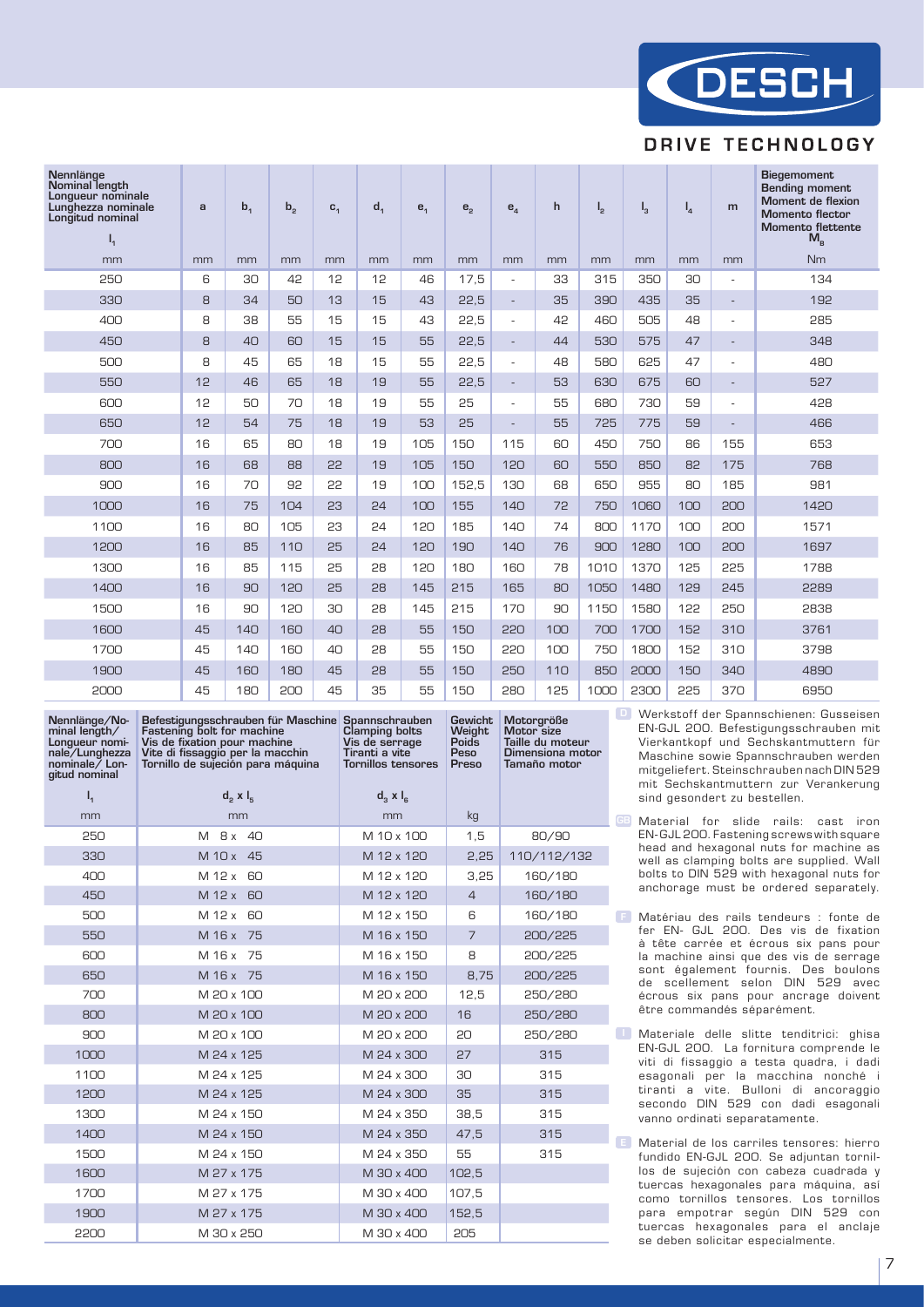#### Motor-Spannschienen aus Stahl

- **BB** Motor slide rails of steel
- **F Rails tendeurs á moteur en acier**
- Slitte tendimotore in acciaio
- Carriles tensores del motor de accero E



- **Befestigungsschrauben und Sechskant**muttern für Maschine sowie Spannschrauben werden mitgeliefert. Steinschrauben nach DIN 529 mit Sechskantmuttern zur Verankerung sind gesondert zu bestellen.
- **GB** Fastening bolts and hexagonal nuts for machine and clamping bolts are supplied. Wall bolts to DIN 529 with hexagonal nuts for anchorage must be ordered separately.
- **E** Des vis de fixation et écrous six pans pour la machine ainsi que des vis de serrage sont également fournis. Des boulons de scellement selon DIN 529 avec écrous six pans pour ancrage doivent être commandés séparément. F Des vis de fixation et écrous six pans E Se adjuntan tornillos de sujeción y tuercas
- $\Box$  La fornitura comprende le viti di fissaggio, i dadi esagonali per la macchina nonché i tiranti a vite. Bulloni di ancoraggio secondo DIN 529 con dadi esagonali vanno ordinati separatamente.
- hexagonales para máquina, así como tornillos tensores. Los tornillos para empotrar según DIN 529 con tuercas hexagonales para el anclaje se deben solicitar especialmente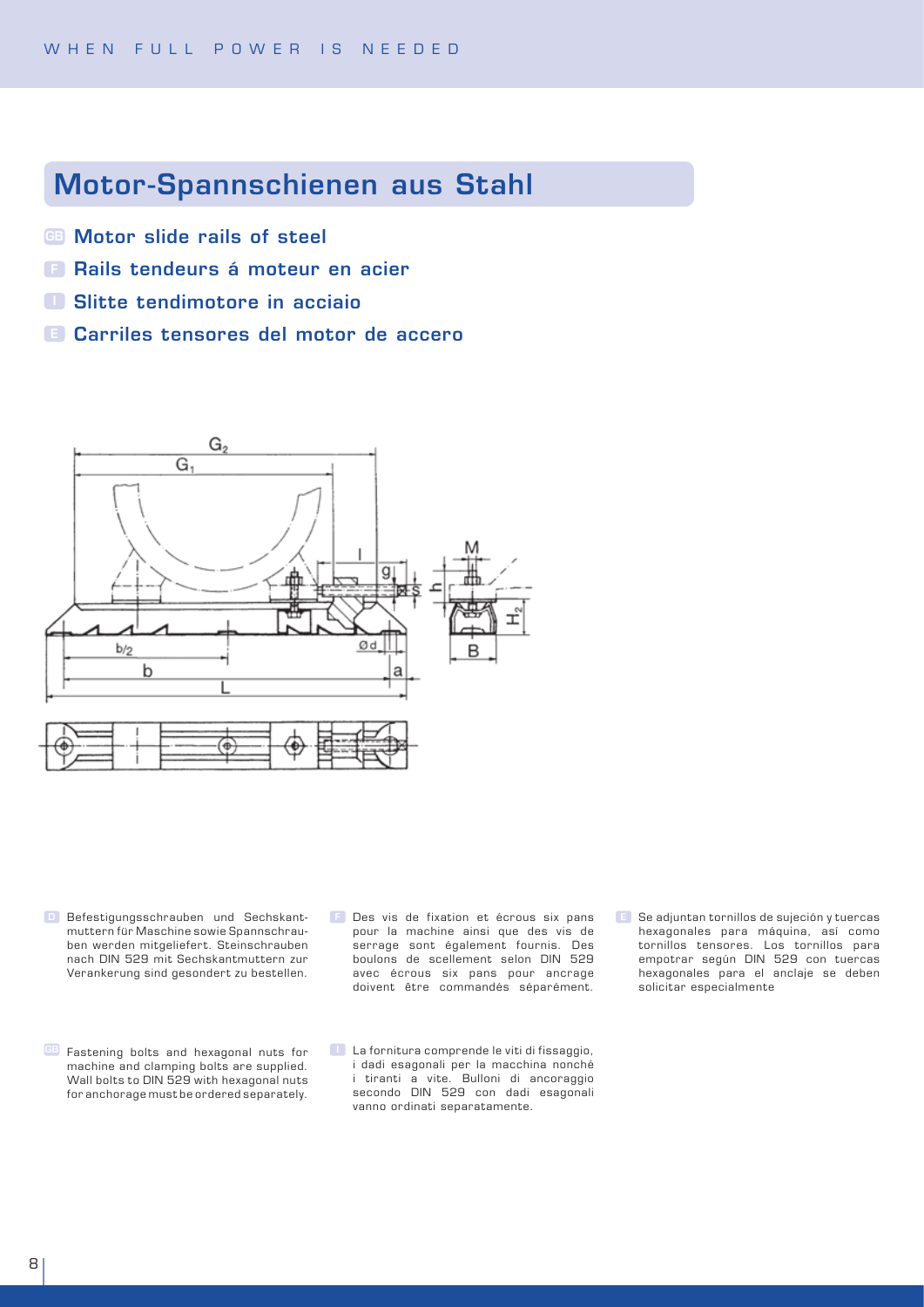

#### mit versetzbaren Spannkloben/ with movable face plate jaws/ avec bloc de serrage/ con griffa di serraggio traslabile/ con grapas de sujeción desplazables

| Größe<br><b>Size</b><br><b>Taille</b><br>Grandezza<br><b>Tamaño</b> | Motorgröße<br>Motor size<br>Taille du moteur<br>Dimensiona motor<br>Tamaño motor | L   | в  | H <sub>2</sub> | Blechstärke/<br>Plate<br>thickness/<br>Épaisseur de<br>tôle/Spes-<br>sore della<br>lamiera/<br>Espesor de<br>chapa | G <sub>1</sub> | G,  | a  | $\mathbf b$ | b/2 | ød | $M \times h$ | $l$ x g x s              |      |
|---------------------------------------------------------------------|----------------------------------------------------------------------------------|-----|----|----------------|--------------------------------------------------------------------------------------------------------------------|----------------|-----|----|-------------|-----|----|--------------|--------------------------|------|
|                                                                     |                                                                                  | mm  | mm | mm             | mm                                                                                                                 | mm             | mm  | mm | mm          | mm  | mm | mm           | mm                       | kg   |
| 312/6                                                               | 63/7                                                                             | 312 | 40 | 28             | 2                                                                                                                  | 240            | 262 | 16 | 280         |     | 12 | M 6 x 19     | 75 x 10 x 8              | 1,4  |
| 312/8                                                               | 80/90                                                                            | 312 | 40 | 28             | 2                                                                                                                  | 240            | 262 | 16 | 280         |     | 12 | M 8 x 27     | 75 x 10 x 8              | 1,5  |
| 375/6                                                               | 63/71                                                                            | 375 | 40 | 28             | 2                                                                                                                  | 305            | 325 | 16 | 343         |     | 12 | M 6 x 19     | 75 x 10 x 8              | 1,5  |
| 375/8                                                               | 80/90                                                                            | 375 | 40 | 28             | $\overline{c}$                                                                                                     | 305            | 325 | 16 | 343         |     | 12 | M 8 x 27     | 75 x 10 x 8              | 1,6  |
| 375/10                                                              | 100/112                                                                          | 375 | 40 | 28             | 2                                                                                                                  | 305            | 325 | 16 | 343         |     | 12 | M 10 x 32    | 75 x 10 x 8              | 1,6  |
| 395/8                                                               | 80/90                                                                            | 395 | 50 | 40             | 3                                                                                                                  | 302            | 325 | 20 | 355         |     | 12 | M 8 x 28     | 100 x 12 x 9             | 3,4  |
| 395/10                                                              | 100/112                                                                          | 395 | 50 | 40             | З                                                                                                                  | 302            | 325 | 20 | 355         |     | 12 | M 10 x 35    | 100 x 12 x9              | 3,4  |
| 495/8                                                               | 80/90                                                                            | 495 | 50 | 40             | 3                                                                                                                  | 405            | 425 | 20 | 455         |     | 12 | M 8 x 29     | 100 x 12 x9              | 4,0  |
| 495/10                                                              | 100/112/132                                                                      | 495 | 50 | 40             | 3                                                                                                                  | 405            | 425 | 20 | 455         |     | 12 | M 10 x 35    | 100 x 12 x 9             | 4,0  |
| 495/12                                                              | 160                                                                              | 495 | 50 | 40             | 3                                                                                                                  | 405            | 425 | 20 | 455         |     | 12 | M 12 x 49    | $100 \times 12 \times 9$ | 4,0  |
| 530/10                                                              | 132                                                                              | 530 | 60 | 50             | $\overline{4}$                                                                                                     | 413            | 442 | 25 | 480         |     | 14 | M 10 x 37    | 120 x 16 x 12            | 6,4  |
| 530/12                                                              | 160                                                                              | 530 | 60 | 50             | $\overline{4}$                                                                                                     | 413            | 442 | 25 | 480         |     | 14 | M 12 x 49    | 120 x 16 x 12            | 6,4  |
| 630/10                                                              | 132                                                                              | 630 | 60 | 50             | 4                                                                                                                  | 515            | 542 | 25 | 580         |     | 14 | M 10 x 37    | 120 x 16 x 12            | 8,2  |
| 630/12                                                              | 160/180                                                                          | 630 | 60 | 50             | $\overline{4}$                                                                                                     | 515            | 542 | 25 | 580         |     | 14 | M 12 x 45    | 120 x 16 x 12            | 8,2  |
| 686/12                                                              | 160/180                                                                          | 686 | 75 | 60             | $\overline{4}$                                                                                                     | 538            | 575 | 25 | 630         | 315 | 15 | M 12 x 43    | 155 x 20 x 17            | 12,8 |
| 686/16                                                              | 200/225                                                                          | 686 | 75 | 60             | $\overline{4}$                                                                                                     | 538            | 575 | 28 | 630         | 315 | 18 | M 16 x 62    | 155 x 20 x 17            | 12,8 |

#### mit angeschweißten Spannkloben/ with welded-on face plate jaws/ avec bloc de serrage soudé/ con griffa di serraggio saldata/ con grapas de sujeción soldada

| Größe<br><b>Size</b><br><b>Taille</b><br>Grandezza<br>Tamaño | Motorgröße<br>Motor size<br>Taille du moteur<br>Dimensiona motor<br>Tamaño motor |      | B              | Η,  | Blechstärke/<br>Plate<br>thickness/<br>Épaisseur de<br>tôle/Spes-<br>sore della<br>lamiera/<br>Espesor de<br>chapa | G <sub>1</sub> | G <sub>2</sub> | a  | b    | b/2 | ød | M x h     | $l$ x g x s   |      |
|--------------------------------------------------------------|----------------------------------------------------------------------------------|------|----------------|-----|--------------------------------------------------------------------------------------------------------------------|----------------|----------------|----|------|-----|----|-----------|---------------|------|
|                                                              |                                                                                  | mm   | m <sub>m</sub> | mm  | mm                                                                                                                 | mm             | mm             | mm | mm   | mm  | mm | mm        | mm            | kg   |
| 864/16                                                       | 220/225                                                                          | 684  | 90             | 75  | $\overline{4}$                                                                                                     | 730            | 810            | 32 | 800  | 400 | 24 | M 16 x 60 | 340 x 24 x 17 | 16,6 |
| 864/20                                                       | 250/280                                                                          | 864  | 90             | 75  | $\overline{4}$                                                                                                     | 730            | 810            | 32 | 800  | 400 | 24 | M 20 x 68 | 340 x 24 x 17 | 16,6 |
| 1072/20                                                      | 250/280                                                                          | 1072 | 112            | 100 | 5                                                                                                                  | 900            | 995            | 36 | 1000 | 500 | 30 | M 20 x 77 | 375 x 30 x 24 | 33,4 |
| 1072/24                                                      | 315                                                                              | 1072 | 112            | 100 | 5                                                                                                                  | 900            | 995            | 36 | 1000 | 500 | 30 | M 24 x 88 | 375 x 30 x 24 | 33,5 |
| 1330/24                                                      | 315/35                                                                           | 1330 | 130            | 125 | 6                                                                                                                  | 115            | 1215           | 40 | 1250 | 625 | 30 | M 24 x 95 | 430 x 33 x 27 | 56,6 |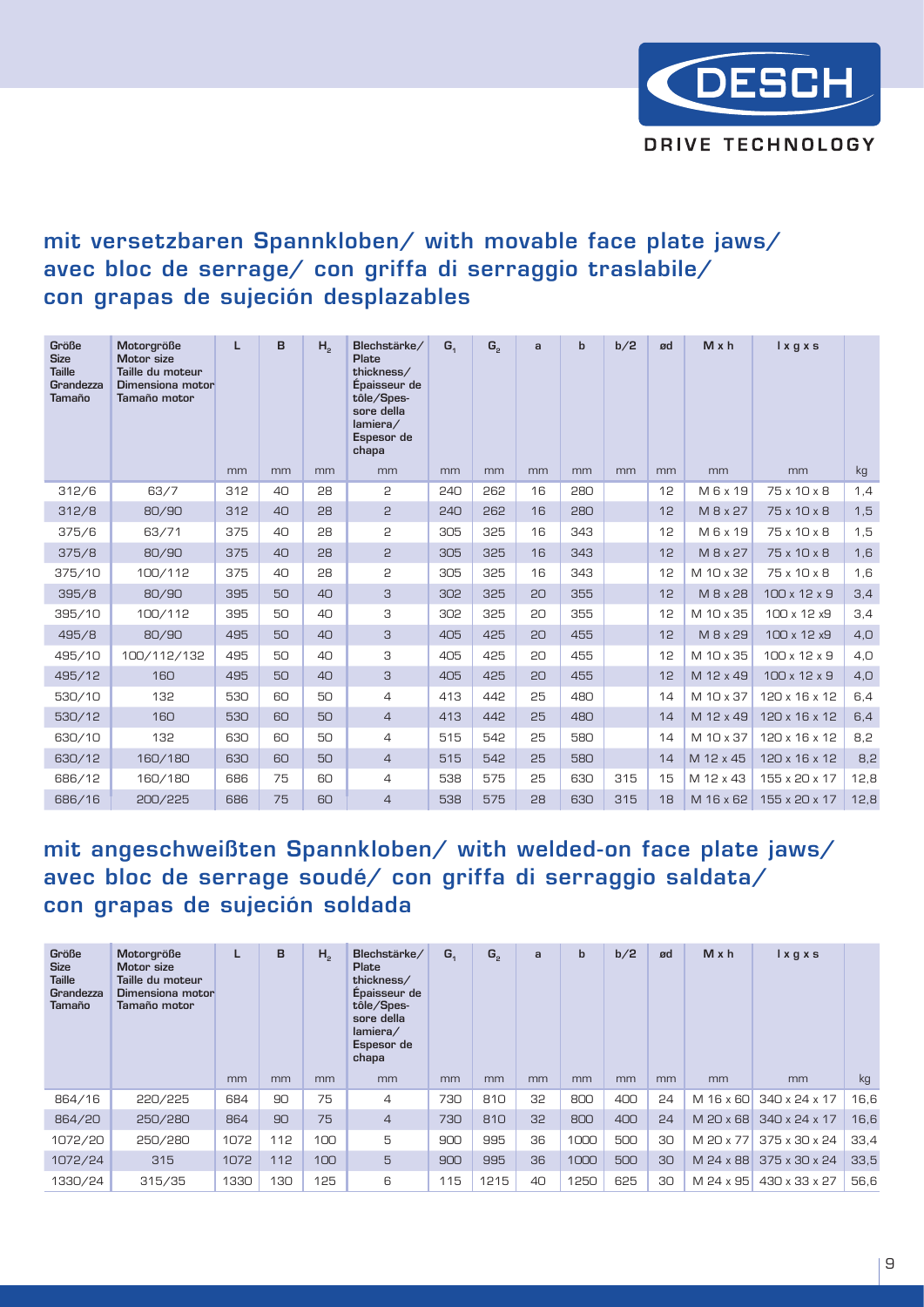# Anordnung Motor-Spannschienen

- **B Arrangement of motor slide rails**
- **B** Disposition Rail tendeur de moteur
- O Orientamento slitte tenditrici motore
- **E Disposición de los carriles tensores del motor**